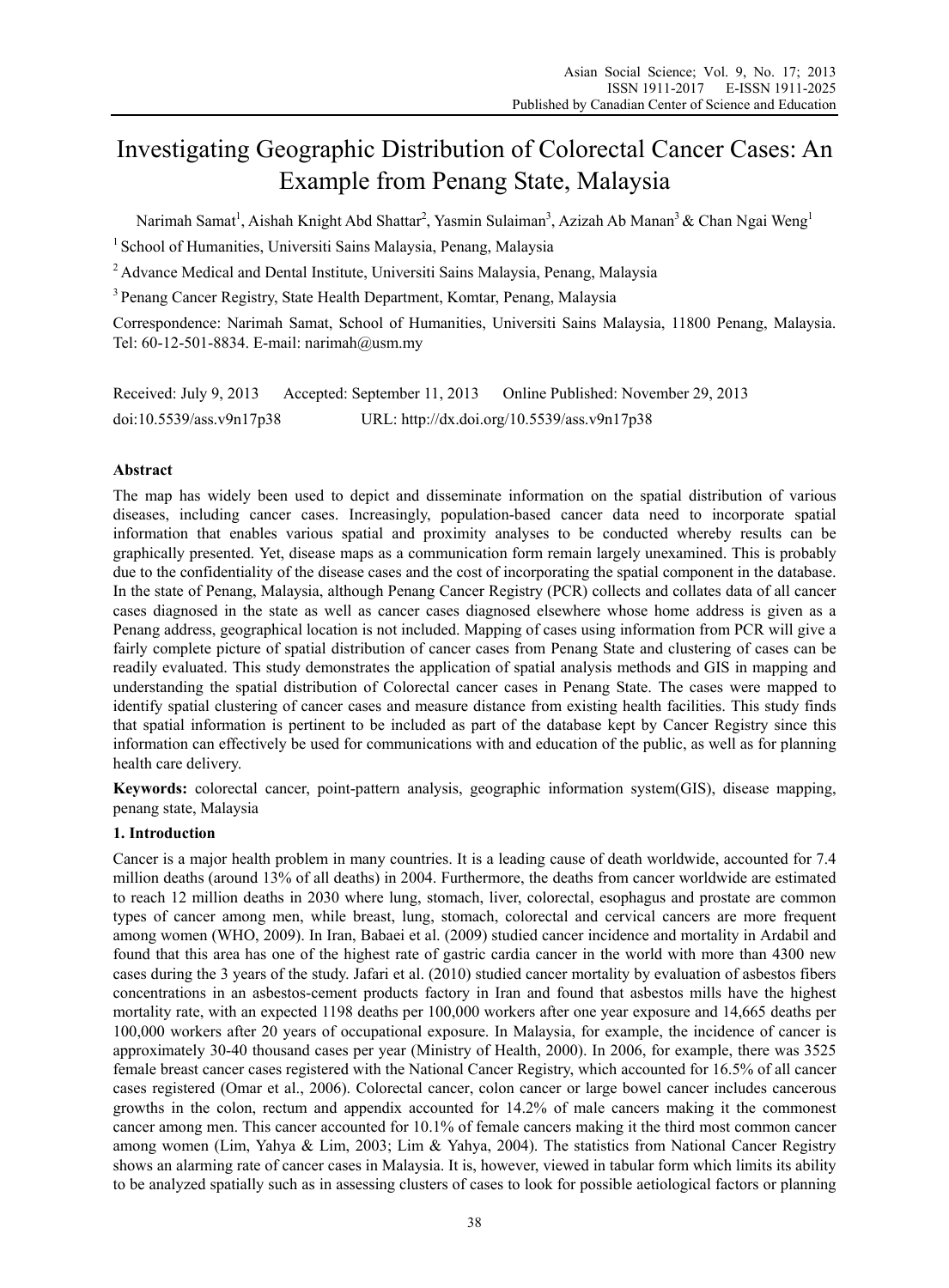of health services for screening or treatment.

According to National Cancer Society (2006), 80% of cancer cases are curable if detected early. However, most cancer cases in Malaysia were detected at stage III, which makes it difficult to achieve a cure. This is probably due to low awareness among the population regarding cancer screening or low accessibility of the people to screening facility. Since cancer has been major cause of death in many countries, it is important to improve population health by evaluating the spatial differences in the distribution of cancer cases, mapping possible cluster of cases, identifying possible factor that might be the cause of cancer, and addressing strategies to improve health facilities (Rushton, 2007; Abdulkader, 2007). Geographical Information Systems (GIS) have widely been used in many developed countries to examine the spatial pattern of disease and analyze the accessibility to primary and secondary health services (Rosero-Bixby, 2004; Abdulkader, 2007). The analytical capabilities of GIS can possibly be used to examine cancers incidence and geographic region in order to evaluate geographic variation and pattern of specific cancers (Moore & Carpenter, 1999; Rushton, 2007). In addition, this technology can be utilized to find association between cancer incidence and health infrastructures and identify places where cancer surveillance and control programs are needed and evaluate the accessibility of health screenings and treatments (Higgs et al., 2005; Ghetian et al., 2008).

Various studies have been undertaken that used GIS technology and spatial data analysis in evaluating health data (Levine et al., 2009; Rushton et al., 2006). Spatial analysis is a useful tool to explore health data, map and identify patterns, generate new hypothesis, and provide evidences about existing hypothesis (Boscoe et al., 2004). In the western developed nations, data from cancer registry can be fully used to find association between occurrence of cancer incidents with geographical and demographic factors (Higgs et al., 2005; More & Carpenter, 1999). Such analysis could easily be performed where cluster could be identified and correlated the cases with geographical or demographic factors (Abdulkader, 2007).

GIS applications have been used to improve researches and services of healthcare. The integration of these applications with health data could bring many benefits, such that GIS analytical functions could be used to combine data from various sources and format, visualise and analyse spatial pattern of incident of diseases, develop and model a risk map, and generate report which identify areas for improvement of health services and diseases prevention with all kinds of support decision making (Richards et al., 2008, 1999). Long Island Geographic Information Systems (LI-GIS) is one of the applications which was developed by National Cancer Institute for Breast Cancer Studies in Long Island, New York, USA. The application able to hold more than 80-in depth data set with high quality of 1990's that related with Breast cancer epidemiology, Topography, Demography, Environmental data, and incidents data. NCI made the application accessible for researchers and it can be extended to be applied on any other disease (National Cancer Institute, 2010). Another small module was developed by the World Health Organization (WHO) called Access Mod which works on ArcView 3.3, was used to analyse the data. The tool is open source to be used by developing and poor countries to calculate the physical accessibility to health care facilities, supported with full information of installation and usage (Black et al., 2004).

In Malaysia, on the other hand, health data is not easily accessible due to confidentiality of the data (Samat et al., 2010). Therefore, it curtailed the ability to understand spatial relationship between occurrence of cancer and demographic characteristics. Therefore, only basic analysis could be performed in order to visualize the clustering of cases in order to find association between cases and population density. Such analysis would reveal spatial characteristics of cases and potentially be used in mobilizing effort towards creating public awareness regarding the requirement for screening and early detection strategy. This study, therefore, aims to map the incidence of colorectal cancer cases in Penang State. It is used to evaluate spatial distribution of the cases and identify cluster of cases and measure the distance from population centres' to existing hospitals. Such information is hoped to reduce the mortality for colorectal cancer by directing the effort to early detection at areas with significantly high number of cases.

#### **2. Materials and Methods**

The study was undertaken in Penang State, located in the north western part of Peninsular Malaysia between 5°8' and 5°35' latitude and 100°8' and 100°32' longitude is a small area that covers approximately 103,938 hectares, consisting of Penang Island and Seberang Perai on the mainland (Figure 1). Penang state is one of the urbanized states in Malaysia where urban population is approximately 87% of 1,313,449 people in 2000. The state population increased to 1,546,800 in 2008 (Statistics Department, Malaysia, 2000; 2008). Because of its highly urbanized characteristic and dense population, health facilities in Penang State are quite good. In 2004, the number of government hospitals and private hospital are 6 and 11 respectively. The main reason for choosing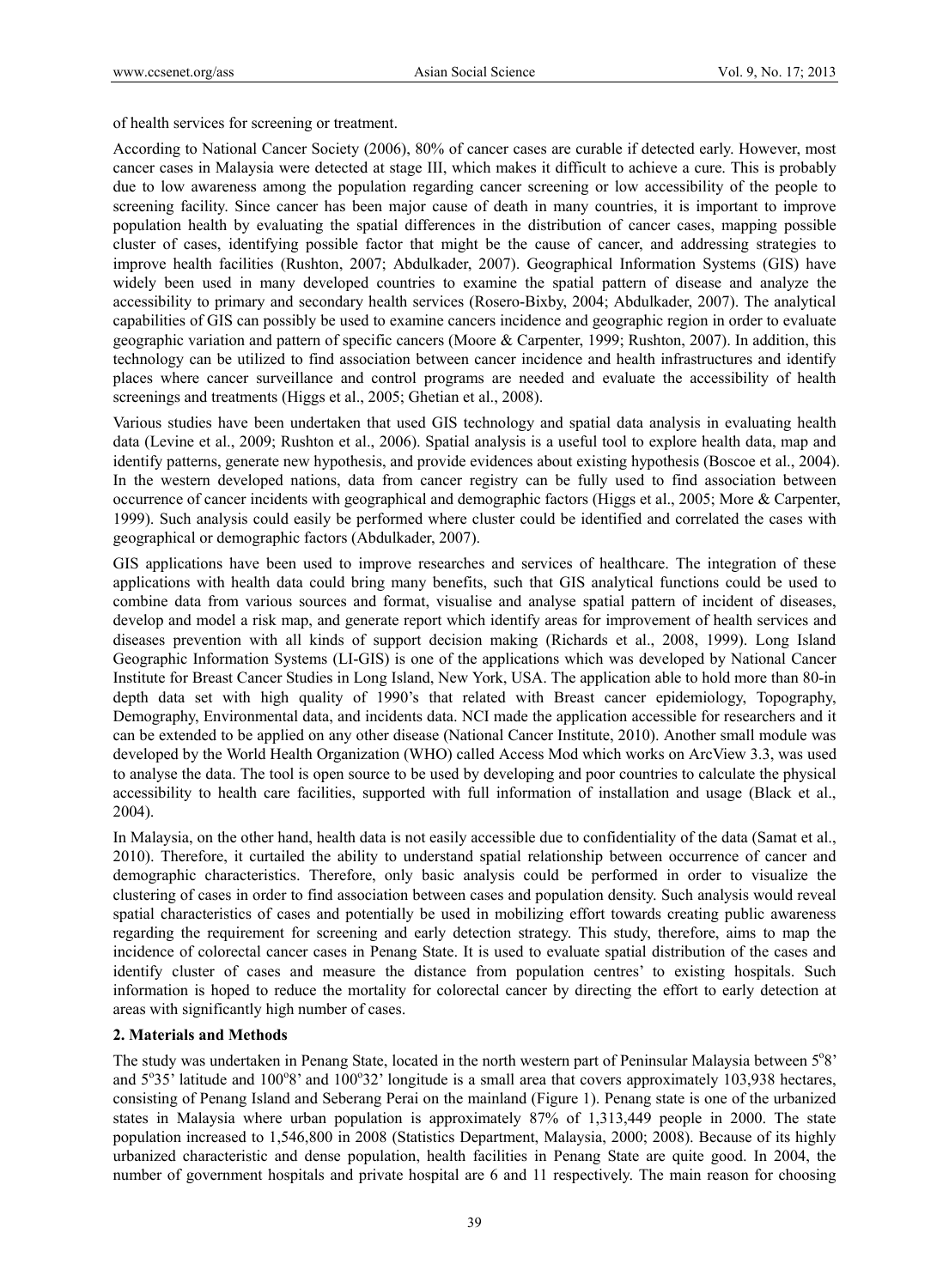Penang State for the study area is because of data availability. PCR keeps records of cancer cases, whose home addresses are in Penang State since 1994. This complete dataset is useful in mapping and understanding the distribution of colorectal cancer cases in Penang State. In addition, the Geography Section of Universiti Sains Malaysia has a collection of database for Penang State, which could be used in the analysis. Database building can be costly and time consuming (Longley et al., 2005). Therefore, existing digital data is used wherever possible to reduce the cost of database development. Finally, researchers are quite familiar with the study area, which makes it much easier to locate addresses obtained from PCR.



Figure 1. The study area-sub-districts or *Mukims*

Physical accessibility of patients to health facilities such as hospital is very important in order to ensure treatment can be undertaken regularly (Schuurman et al., 2009). At present, addresses of the patients are recorded but this information has not been used in planning or allocating new health facility. This study, therefore, attempted to map the distribution of colorectal cancer cases in Penang State, evaluated the distribution of cases in relation to population of the sub-districts, and accessed the accessibility of patients to the nearest hospitals. The study began by getting ethical approval from the Research Ethics Committee (Human) of Universiti Sains Malaysia which is in compliance with ICH GCP guidelines (USMKK/PPP/JEPM[204.3 (8)]). This study was also registered with the National Medical Research Register (NMRR-08-1336-2734).

Then, the study acquired addresses of patients, generalized to maintain the confidentiality of the patients from Penang Cancer Registry (PCR). It was recorded from 1994 to 2003 in EXCEL format. Global Positioning System (GPS) was used to acquire geographic coordinate of the addresses. In identifying the locations, various approached were used such as Google Earth software which was used prior to undertaking the fieldwork, asking the postmen in the study area and getting help from the Department of Town and Country Planning, Penang State. In addition to the location of cancer cases, the geographic coordinates of all health facilities namely private hospitals, public hospitals, public health clinics, private health clinics and state health offices were recorded. After that the data were loaded into ArcView 3.2 and converted into ArcGIS 9.3 format. Secondary data such as roads, land use, slope and population were also gathered from other agencies in Penang State. The study mapped the cases in each sub-district or *mukim*, identified cluster of cases or hotspot using Getis-Ord GI\* statistics and evaluated accessibility of each *mukim* to the existing health facilities. Maps were produced to communicate the information regarding the distribution of cases such that it allows practitioners and policy makers to better view the distribution of cases.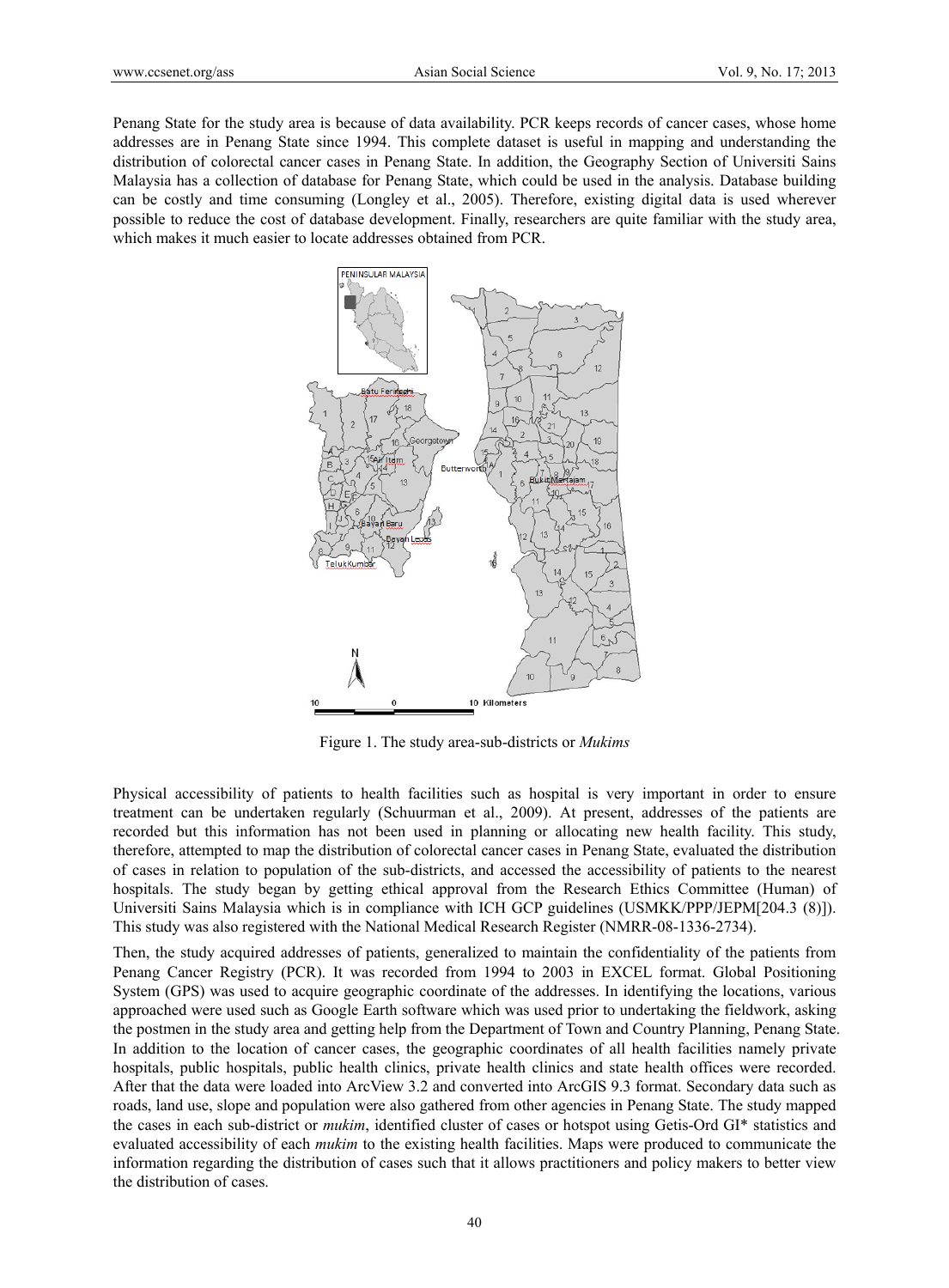#### **3. Results**

Results from this study showed that between 1994 and 2003, there were 1543 colorectal cancer cases in Penang State. However, only 1266 (82.04%) cases were collected using GPS and mapped into ArcGIS 9.3 software. About 17.86% cases could not be identified due to incomplete addresses. The spatial distribution of cases is shown in Figure 2(a) below. This figure illustrates that colorectal cancer cases concentrated around Georgetown and the surrounding areas and a few clusters can be detected throughout the map. Small concentration of cases can be seen in Batu Feringghi, Tanjung Tokong and Sungai Dua in the Timur Laut District. Surprisingly, not many colorectal cancer cases can be seen in the Barat Daya area. Only a small cluster can be seen in Teluk Kumbar and Batu Maung area. In the Seberang Perai region, the major concentration cases can be seen in Butterworth and Bukit Mertajam area. Small cluster can also be seen in Kepala Batas and Telok Air Tawar in the North of Seberang Perai and a few cases scattered in the South of Seberang Perai.

The study, then, evaluated the concentration of colorectal cancer cases with population of the *Mukim* or sub-district. It was found that percentage number of cases compared to population is not really big. The result is shown in Figure 2(b) below. The highest number of cases can be found in Georgetown, *Mukim* 17 and *Mukim* 18 of Timur Laut District that is between 0.16 and 0.30 percent of its populations. Other areas that has quite a high number of cases is *Mukim* 8 of Barat Daya District, *Mukim* 7 and *Mukim* 10 of the North of Seberang Perai and *Mukim* 5, *Mukim* 7, *Mukim* 8, *Mukim* 9, *Mukim* 15 and *Mukim* 18 of the Middle of Seberang Perai where each has between 0.10 and 0.15 cases. Other areas have slightly lower number of cases as compared to its population. The study found that higher number of cases can be found in the north of Timur Laut District, this distribution, however, was probably due to the accessibility of people in this area to health care facilities which made it easy for people to undertake screening for this type of cancer.



(a) Spatial distribution of colorectal cancer cases (b) Number cases as compared to population of *mukim* or sub-districts

Figure 2. Spatial distribution of colorectal cancer cases in Penang State

Results showed that when the density of colorectal cancer cases within square kilometre of the state was evaluated, the Eastern and Southern areas of Georgetown have about 30 to 35 cases per km<sup>2</sup> and are among the highest in the state. The cases are gradually decreased to 25 to 29 cases/ $km^2$  at the outer border of the sub-district until become to 5 to 10 cases/ $km^2$ . Northern area of Mukim 18 has 20 to 25 cases in one km<sup>2</sup> as highest recorded clustered. The cases decrease to 10 to 15 cases/km2 and 5 to 9 cases/km<sup>2</sup> in the same area in east of Mukim 18, east and partial southern of Mukim 13 in Timur Laut in Penang Island, and Mukim 14, Mukim 8 in Daerah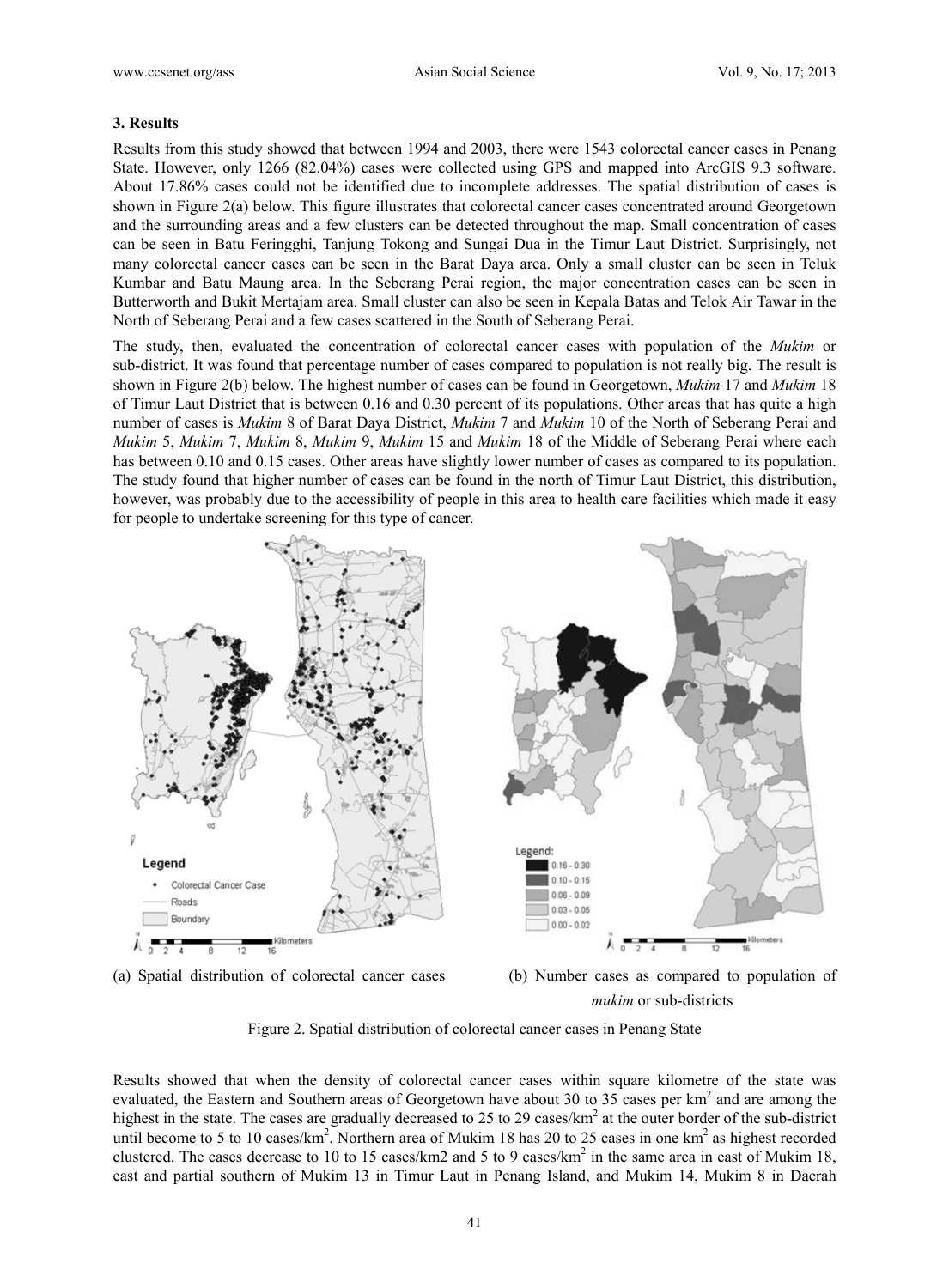Tengah of Seberang Prai. Elsewhere, the density of cases was between 0 and 4 cases/km<sup>2</sup> (refer to Figure 3).

The study also mapped the cluster of the cases among the sub-districts by using Hot Spot analysis to calculates the Getis-Ord Gi\* statistics (Figure 3). It allows the cluster of cases to be detected. The study found that George Town has the highest with 5.378 of z value, which means there is a high number of occurring cases surrounding that area within 2-5 km<sup>2</sup>. Mukims 18 and 16 comes after with 4.468 and 3.648 of z value (Figure 4). Referring to the graph which shows the significant z value (Figure 3 (b)) that lead to the null hypothesis of geo-sources affects existence if the z values were in range of-4 to 4. But, z values results in the study leads to another process to figure out what might cause the statistically significant clustered cases in those areas. This information is useful for health practitioners or policy makers in planning for health care delivery or undertaking screening program in Penang State. At present, however, this study has no information regarding the gender, ethnics or stages of disease. Therefore further analysis on trend or distribution based on gender, ethnics or number of yearly occurrence could not be conducted.



Figure 3. Colorectal cancer cases density per square kilometers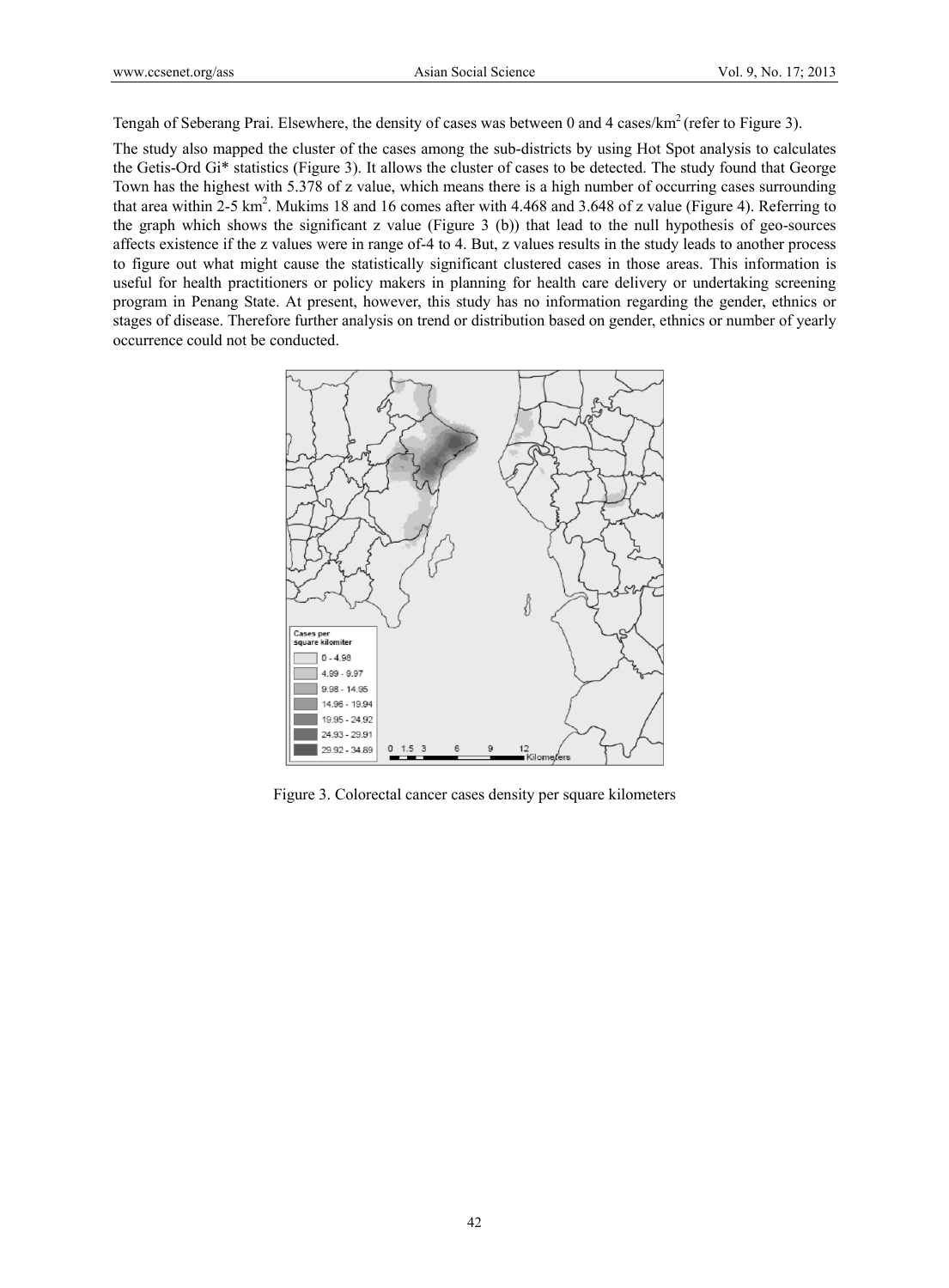

(a) Cluster of Colorectal Cancer Cases

(b) Standard normal event distribution

Figure 4. Spatial distribution of colorectal cancer cases in Penang state

In addition to spatial distribution of cases, the study also evaluated the accessibility of cases to health facility particularly hospital. The study also evaluated the proximity of population to existing both private and public hospitals in Penang Island. The location of the centre of the population was derived from centroid of the mukims. Although this location was probably not the actual centre of the population, it would give an overview on spatial distribution of population in the state. Euclidean distance between centroid of the mukims and hospitals was calculated using ArcGIS 9.3 software as shown in Figure 5. It was found that most part of the state was not far from existing hospital. Many mukims were located between 0.5 km and 2.6 km from the nearest hospitals. The farthest mukims was only between 9.2 km and 12.4 km away from the nearest hospitals. However, when compared the distance of the hospitals and existing colorectal cancer cases, it was found that a few cases in the north of Seberang Perai and Tasek Gelugor area was more than 6 km away from hospitals. This study, however, has not considered the location of hospitals in the neighbouring state of Kedah and Perak. In Penang Island, most of the mukims were less than 10 km from existing hospital except for *Mukim1* in the north west of the island. This area, however, is covered with forest reserve with approximately 5500 people only.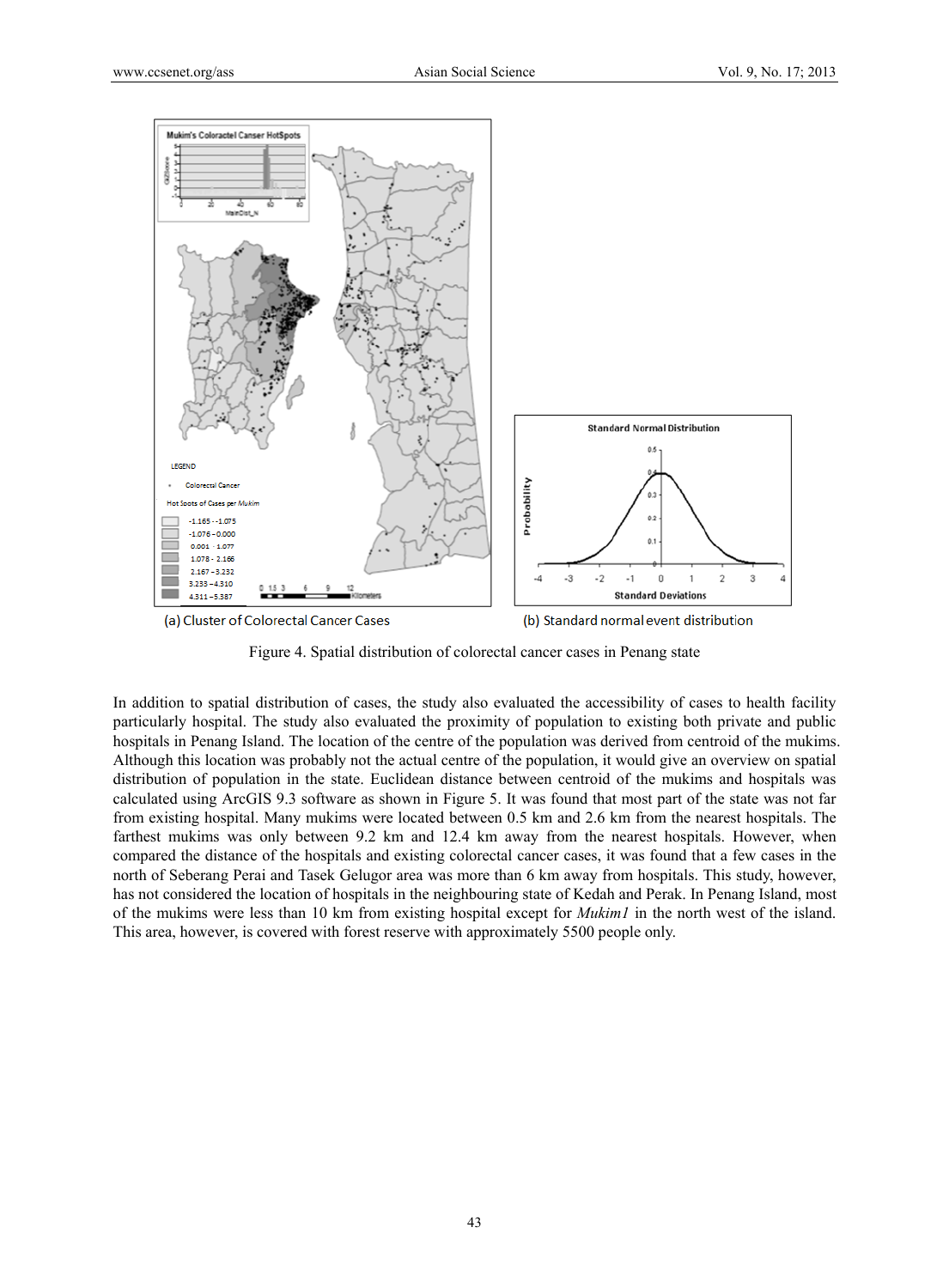

Figure 5. Spatial distribution of colorectal cancer cases and distance of mukims to existing hospitals in Penang Island

#### **4. Discussion**

This study is an early attempt to understand the spatial arrangement of cancer cases particularly colorectal cancer with the hope to gain critical insights into the nature of the cases and help to plan for ensuring health facility is accessible to the patients. From the analysis undertaken it was found that high concentration of cases can be found in major town centres such as Georgetown, Air Itam and Bayan Baru in Penang Island and major concentration of cases in Butterworth and Bukit Mertajam. Higher concentration of colorectal cancer cases in major town centres probably due to accessibility of the population to screening facilities and the highest concentration of Chinese population in town centers of Penang State as compared to Malays and Indian. As stated by Lim and Halimah Yahaya (2004), the number of colorectal cancer cases was the highest among Chinese population as compared to Malays and Indian in 2002 and 2003.

At present, this study only mapped spatial distribution of colorectal cancer cases. It would be beneficial if the distribution of cases could be correlated with eating habits of the people. However, this study allows for the examination of the causes and effects of Colorectal cancer cases from multiple approaches, giving new outlooks into health issues (Moore & Carpenter, 1999; Black et al., 2004). GIS provides the opportunity to revisit methods of spatial analysis through the use of spatial data integration and visualization capability which might be useful for planners and health practitioners in planning and evaluating the location of health facilities in the region. It was found that GIS was very effective in depicting the spatial and temporal patterns of cancer cases particularly colorectal cancer as these patterns can now be used to plan for ensuring health facilities and accessibility to the patients.

There are some limitations in this study. Mapping of colorectal cancer cases is one of the examples used to evaluate the distribution of cases over geographic space. Although the study managed to visually and statistically analyze cluster distribution of cases and disseminate the result to those that can take action such as by planning and improving health services, not much conclusion can be made regarding the incidents. The spatial analysis of cancer data poses unique challenges because most cancers develop over a period of 20 to 30 years and are a result of multiple exposures interacting with the individual's genetic susceptibility (Pickle et al., 2005). Furthermore, in the study of colorectal cancer cases distribution, eating habits data was absent which might be useful covariates relating to cases.

To obtain useful spatial and temporal data is challenging in conducting health related research. Health data that is required for analysis are typically scattered across many sources and often collected by different groups and agencies. For example, PCR collated data on ascertain cases whose home address is Penang State. Such records collected for clinical purposes also rarely include demographic and geographic information desirable for the data analysis. Furthermore, in protecting the privacy and confidentiality of the patients, collection agencies and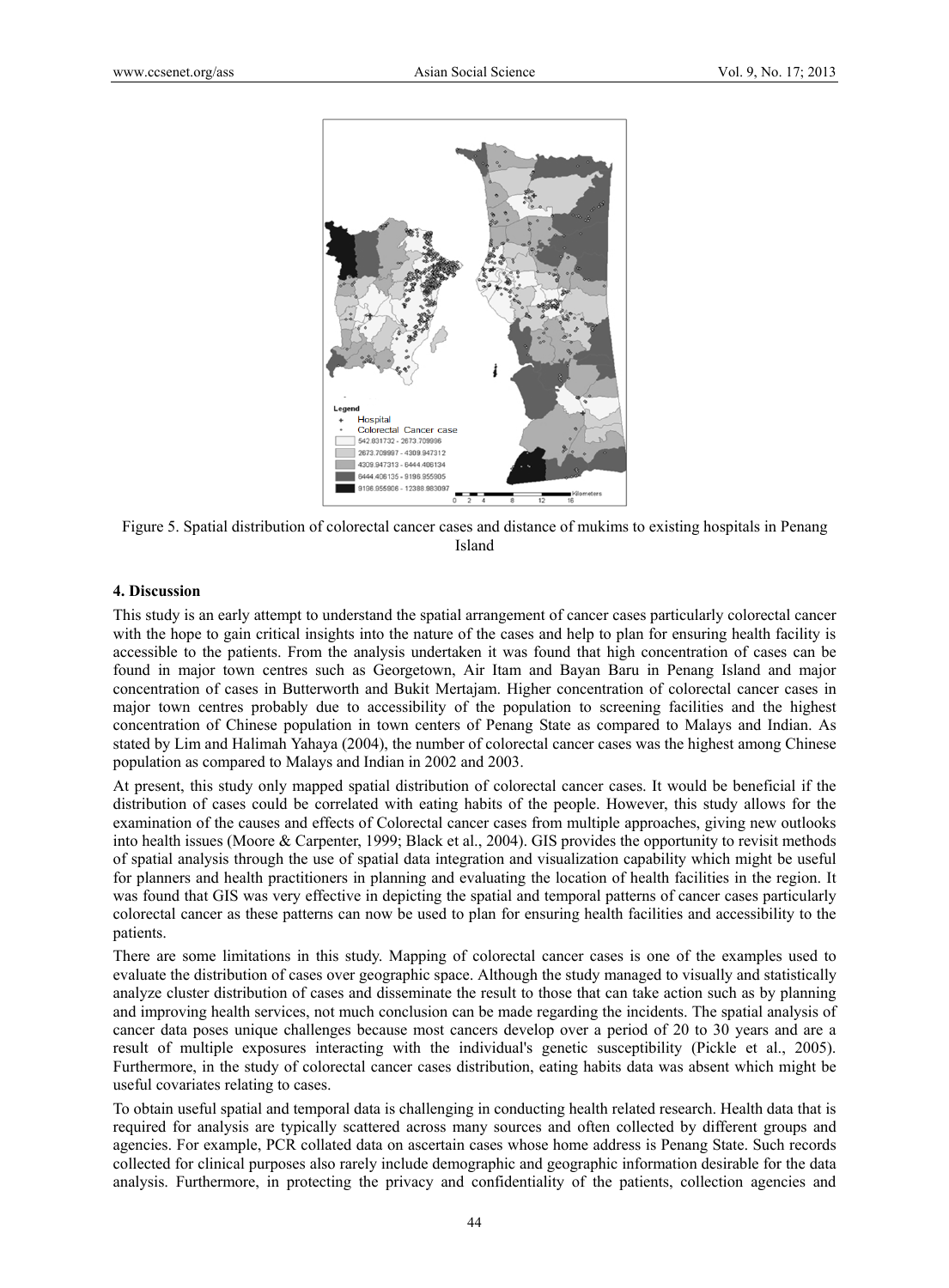medical facilities are imposing increasingly strict requirements for data release and often only identify a place (usually patient's address) to a broad administrative unit. The reportable specificity of location is often not good enough to allow the analysis to answer research questions about the spatial patterns of the disease. Methods are currently being explored that would allow use of specific individual information in the analysis but would mask identifying characteristics in the results reported only at an aggregated level.

## **5. Conclusion**

The study mapped spatial distribution of colorectal cancer cases in and determined the cluster of cases the accessibility of cases to health facilities and calculated the density of cases in Penang State, Malaysia. It was found that major concentration of cases could be found in major town centres of Georgetown, Bayan Baru, Butterworth and Bukit Mertajam. Furthermore, most of the cases were accessible to hospitals or other health facilities in Penang state. The application of GIS in mapping the distribution of cases helps in identifying clustered of cases and calculating the accessibility of cases to health facilities. The findings from this study are useful for planners and health practitioners in understanding the pattern and visualising the hot spots of colorectal cancer cases. It is beneficial in planning as more efforts can be directed towards controlling and providing support services for patients in the hot spots. In addition, by incorporating spatial information into the health data system, it would give new insight into looking at health data and allow data to be visually analyzed.

#### **Acknowledgements**

Authors wish to thank Universiti Sains Malaysia for funding this research under Research University Grant, Penang Cancer Registry, located at Penang Health Department (Ministry of Health, Malaysia) for giving permission to used data for the study and Town and Country Planning Department, Penang for providing spatial data used in the study.

#### **References**

- Babaei, M., Jaafarzadeh, H., Sadjadi, A. R., Samadi, F., Yazdanbod, A., Fallah, M., ... Malekzadeh, R. (2009). Cancer Incidence and Mortality in Ardabil: Report of an Ongoing Population-Based Cancer Registry in Iran, 2004-2006. *Iranian Journal of Public Health, 38*(4), 35-45.
- Black, M., Ebener, S., Najera, A., Vidaurre, P., & Morjani, Z. M. E. (2004). Using GIS to Meashure Physical Accessibility to Health Care. *International Health Users conference*. Washington DC.
- Boscoe, F. P., Ward, M. H., & Reynolds, P. (2004). Current practices in spatial analysis of cancer data: data characteristics and data sources for geographic studies of cancer. *Int. Journal of Health Geographic, 3*(28).
- Department of Health, New York. (2000). *First-In-The-Nation Small Area Breast Cancer Maps Issued ZIP Code Level Maps Also Detail "Areas of Elevated Incidence"*. Retrieved from http://www.health.state.ny.us/press/releases/2000/mapissued.htm date 21 April 2009
- Department of Statistics, Malaysia. (1996). Urbanization and urban growth in Malaysia, Department of Statistics Population Census Monograph's series 1, Kuala Lumpur, Malaysia.
- Department of Statistics, Malaysia. (2000). *Banci Penduduk dan Perumahan, 2000*. Jabatan Perangkaan Malaysia.
- Department of Town and Country Planning, Malaysia. (2009). *Rancangan Struktur Negeri Pulau Pinang 2020.* Town and Country Planning Department Malaysia.
- Ghetian, C. B., Parrott, R., Volkman, J. E., & Lengerich, E. J. (2008). Cancer registry policies in theUnited States and geographic information systems applications in comprehensive cancer control. *Health Policy, 87*, 185-193. http://dx.doi.org/10.1016/j.healthpol.2007.12.007
- Higgs, G., Smith, D., & Gould, M. (2005). Findings from a Survey on GIS Use in the UK National Health Service. *Organizational Challenges and Opportunities, 72*, 105-117.
- Jafari, M. J., Karimi, A., & Bardshahi, A. M. (2010). Prediction of cancer mortality by evaluation of asbestos fibers concentrations in an asbestos-cement products factory. *Iranian Journal of Environmental Health Science & Engineering, 7*(2), 165-172.
- Jordon, H., Rodercik, P., Martin, D., & Barnett, S. (2004). Distance, Rurality and the need for care: access to health services in South West England. *International Journal of Health Geographies, 3*(12). Retrieved July 30, 2008, from http://www.ijjealthgeographicls.com/content/3/1/21
- Lai, P. C., So, F. M., & Wing, C. K. (2008). *Spatial Epidemiological Approaches in Disease Mapping and Analysis*. CRC Press.
- Lim, C. C. G., & Yahaya, H. (2004). *Second Report of the National Cancer Registry Cancer Incidence in Malaysia 2003*. National Cancer Registry. Ministry of Health Malaysia.
- Lim, C. C. G., Yahaya, H., & Lim, T. O. (2003). *The First Report of the National Cancer Registry Cancer Incidence in Malaysia 2002*. National Cancer Registry. Ministry of Health Malaysia.